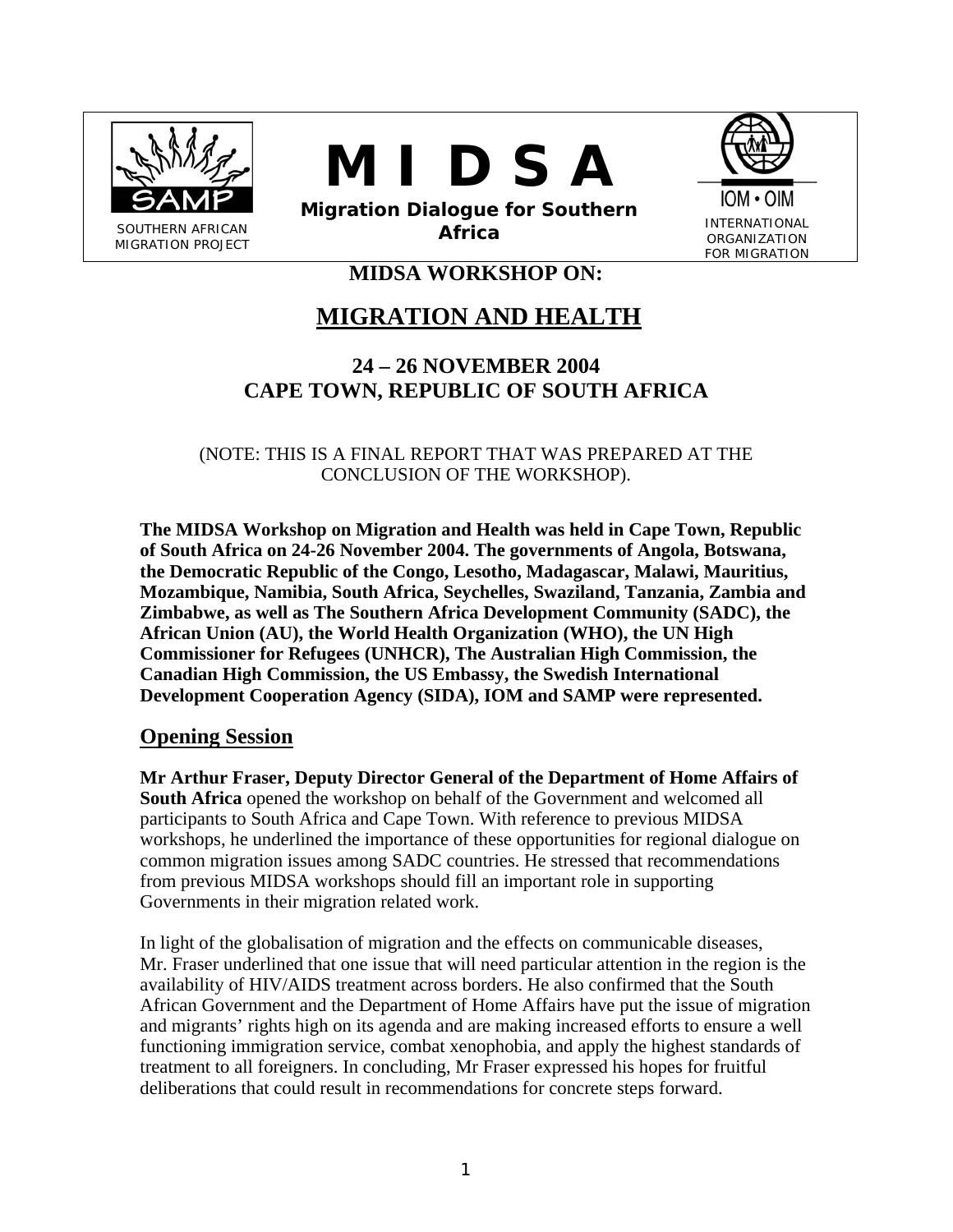**Mrs. Gawa Samuels, Executive Deputy Mayor of Cape Town** welcomed all participants to Cape Town, the 'Mother City', and made reference to the common challenges that SADC member states are facing with reference to migration and other issues in the region. Ms. Samuels noted that factors such as inadequate housing, a lack of developed infrastructure, and general poverty all impact the health of migrants, both internal and cross-border. Mrs. Gawa confirmed that the city of Cape Town acknowledges the severity of the HIV/AIDS epidemic and, as a city that is the home of many migrants, Cape Town welcomes the initiative of a MIDSA Workshop on Migration and Health.

#### **Mr. Hans-Petter Boe, Regional Representative for IOM in Southern Africa,**

welcomed all participants to the third MIDSA event of the year and expressed IOM's gratitude to the host Government and the City of Cape Town. He reminded the participants that since migrants had historically been 'vectors' of communicable diseases, countries of immigration spearhead disease control and that population mobility and health concerns were closely intertwined. He stressed that what is being witnessed in the region currently is that service capacity is decreasing while care needs are increasing. For this reason, it is necessary to encourage action to help people that are affected, including people on the move, to have access to care. At the same time, something must be done to counter the effects of 'brain drain' in the health sectors including through increasing resources to mitigate push/pull factors and focus on retention of public health professionals as well as considering tapping the resources in the African Diaspora. He concluded by expressing his wishes for a fruitful workshop and active participation.

**Dr. Jonathan Crush, Director of the Southern African Migration Project**, welcomed participants to the workshop, which he referred to as a critical meeting at a critical time. He underlined the high importance of the issues that would be discussed during the subsequent two days, including policy framework and the mainstreaming of mobility and migration in a region, which is suffering heavily under the HIV epidemic. He stressed mobility as one of the key factors behind the spread of the disease and the creation of particularly vulnerable populations. He confirmed that the exact linkages between mobility and diseases like HIV/AIDS are not clear and that improved understanding is crucial for creating polices and strategies. He expressed his hopes that the outcome and findings of this workshop will be brought back to our respective countries for further discussion.

## **Overview of Migration Issues in the Global and Regional Context**

**Dr. Davide Mosca, Regional Medical Officer for Africa and Middle East, IOM Nairobi**, presented on "Bridging Migration and Health" and looked at the factors that link migration and health and underlined health as an integral component of migration. He emphasized the need to consider the physical, mental and social well-being of individual migrants and their families as well as communities, in health and migration policy-making and practice.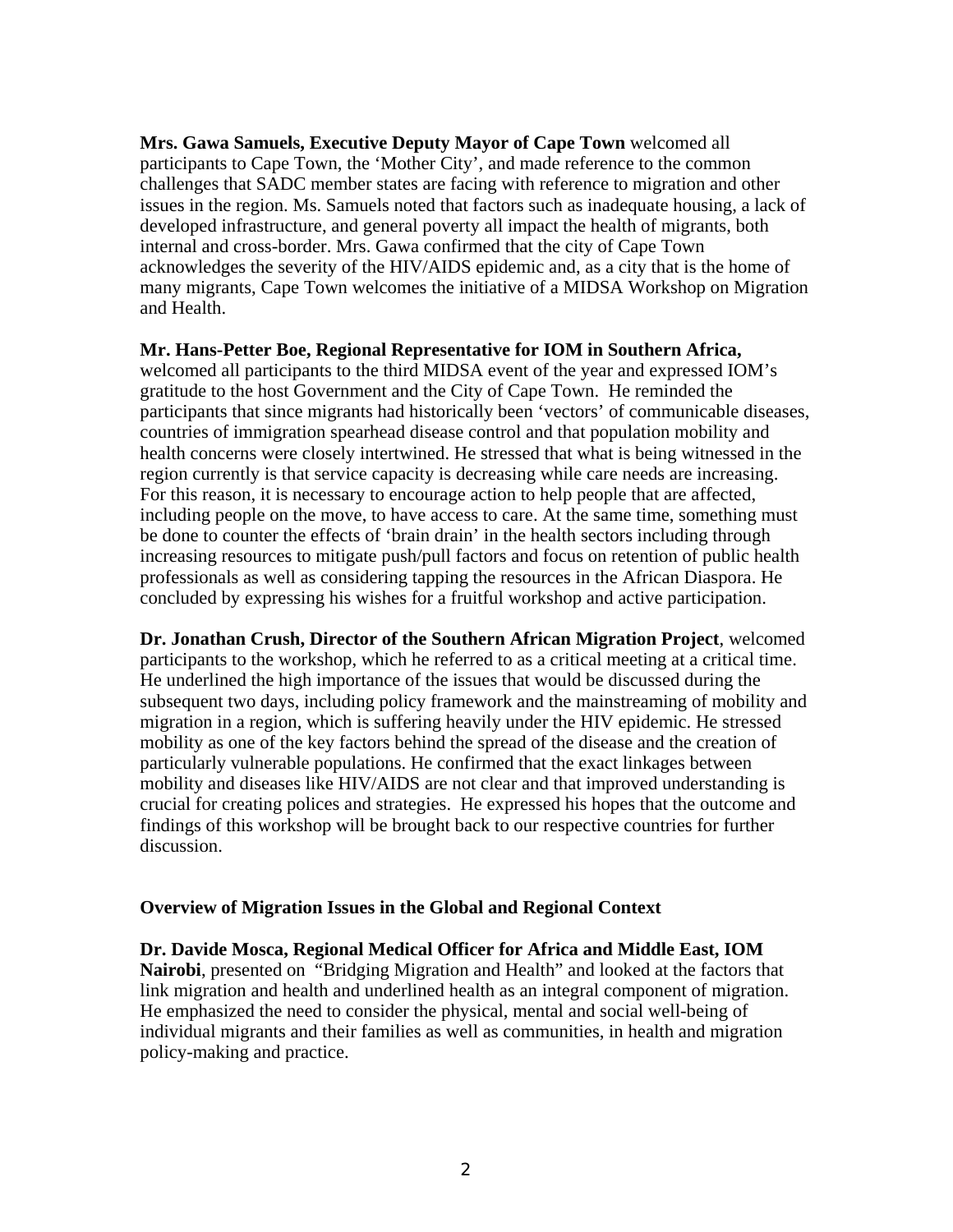Mr. Mosca described two elements to be at the focus in relation to migration/migrants health: the human rights of the individual migrants and the society receiving the migrants. From a human rights perspective, the promotion of human dignity and wellbeing are vital, and existing international human rights framework does provide a frame within which the aspects of migration and health can be handled. However, the rights are only extended to regular migrants that are lawfully residing in their new host country and do not apply to irregular migrants.

Mr. Mosca emphasised that there are no migration related diseases, but there are risks and vulnerabilities attached to the conditions and circumstances attached to the migration process. Barriers to services, rights and resources contribute to the particular vulnerability of migrants. In order to move forward, Dr Mosca underlined the need for: harmonising policies to include the needs of migrants, advocacy programmes, awareness raising and capacity building efforts.

**Professor Eric Buch, Health Advisor to the New Partnership for Africa's Development (NEPAD)**, provided an overview of the NEPAD Health Strategy that has been adopted by Africa's health ministers and the AU. The basis of the strategy recognizes the huge burden of preventable and treatable diseases, and the gap that still exists between the needs and the responses. It also recognizes displacement and marginalization of populations as some of the main factors behind the reasons for the burden. The strategic direction of the strategy focuses on the importance of a comprehensive integrated approach to build the health systems in Africa. NEPAD's role in the process is to facilitate, mobilise and enable commitment in coordination with the AU.

Related to the issue of migration, the strategy places emphasis on displaced communities and areas affected by conflict. It also focuses on the increasing migration of health professionals out of Africa and the need to stem this flow, which has a direct impact on the increase of the burden of disease, which in turn impedes the social and economic development of countries in the region. Initiatives such as development of ethical approaches to recruitment, financial compensation from recruiting countries and retention strategies were put forward as possible means of reducing the negative effects of the brain drain. Data generation on migration would be a crucial component for any of these initiatives. Dr Buch concluded his presentation by welcoming recommendations from the MIDSA Workshop on how to improve the programme of action and the NEPAD health strategy.

In the discussion that followed the presentations, the potential need for a separate regional policy/strategy focusing on migrants was raised as well as a syndicate for defending migrants' rights. It was underlined that regional attention need to be given to the needs of HIV infected migrants to ensure care and follow-up in particular to ensure access to drugs.

**Mr. Innocent Modisaotsile of the SADC Secretariat** started his presentation by confirming that while migration in the region is not new, the trends of migration are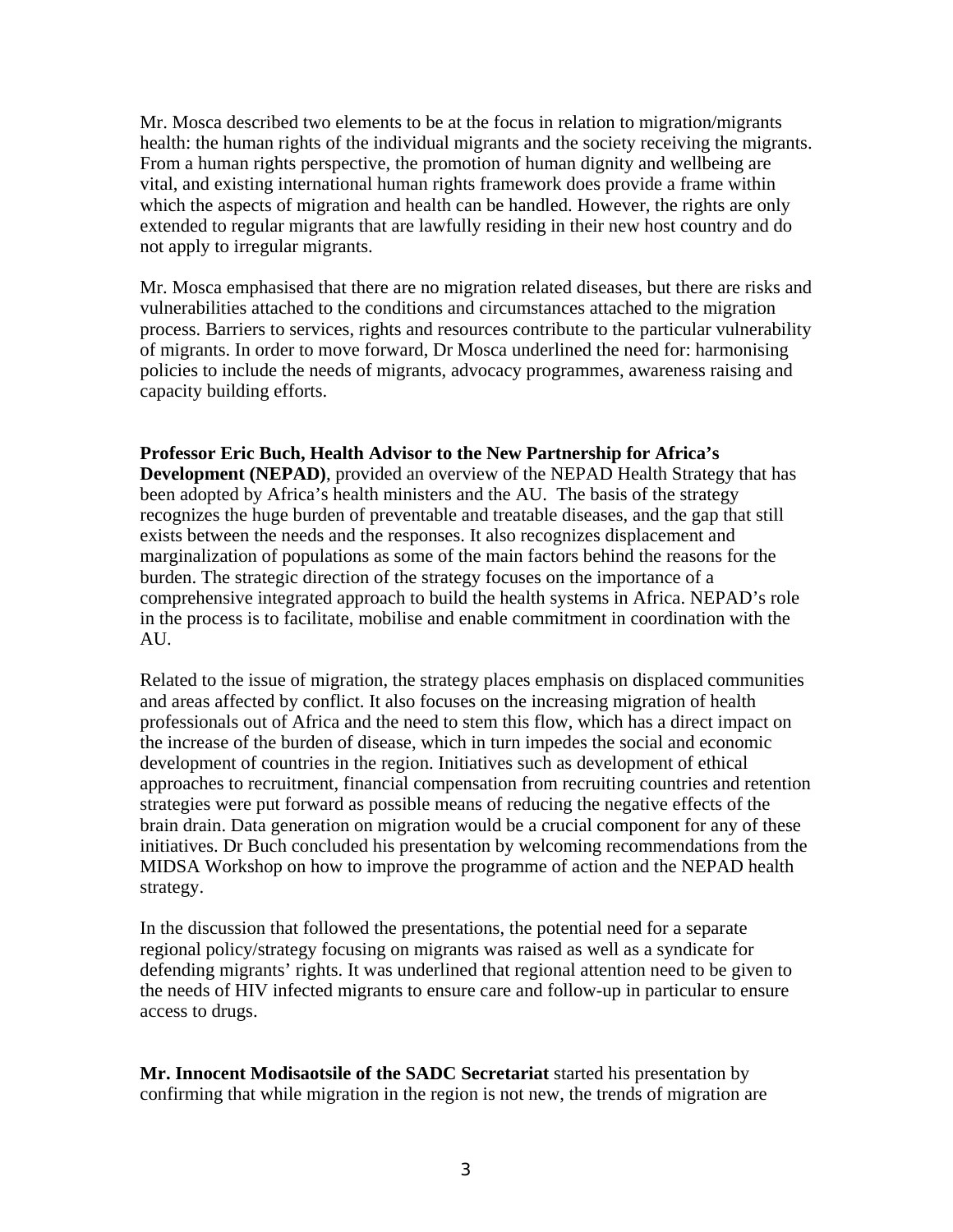changing. He also referred to evidence of the association between HIV and migration in the region.

Mr. Modisaotsile mentioned the proposed SADC Protocol on the facilitation of movement of persons among member states, which will address structural problems that concern mobile populations. In terms of SADC's policy response to the HIV/AIDS epidemic, three critical documents inform the policies: the RISDP (Regional Indicative Strategic Development Plan), the Maseru Declaration on HIV/AIDS and the Strategic Framework on HIV/AIDS. The vision is to significantly reduce levels of HIV and AIDS in the region. Prevention, mitigation and resource mobilisation also form part of the framework. These frameworks have been operationalized in the SADC business plan, in which mobile and migrant populations are prioritised. Cross-border HIV/AIDS interventions are ongoing and IOM is currently producing guidelines for mobile sectors in the region. Mr. Modisaotsile expressed the commitment of SADC at all levels to address the epidemic comprehensively.

**Dr Brian Williams, Epidemiologist, WHO Geneva** delivered a presentation that focused on why the Southern African region is so badly affected by the TB and HIV epidemics. Common risk factors for HIV infection do not explain the high levels of infection in Southern Africa, according to Dr Williams. Instead he emphasised that the level of diseases is explained by the spread of diseases and that we need to take migration into consideration to understand the high levels of both TB and HIV in this region. He contended that from an epidemiological perspective, migration must be the key explanation factor for the spread of the HIV infection in the region. The same applies for TB, which is increasing in Southern African countries because of the HIV epidemic.

**Dr Mark Lurie, Associate Professor, Brown University, United States** looked more closely at the association between migration and HIV/AIDS in Southern Africa. Even though there is evidence to support the fact that migration has played a role in the spread of HIV, he also confirmed that central assumptions about migration and AIDS have proven wrong and there is a need for more research to improve understanding of the linkages. In terms of the spread of the disease, it is not enough to look at individual behaviour; attention needs to be paid to factors at environmental level, such as single sex hostels, access to commercial sex workers, alcohol and to factors at a structural level, including the need to migrate, availability of jobs etc. Interventions at these levels are often lacking. He further emphasised the need for regional solutions, special programmes for migrants during all phases of the movement and health services for migrants.

In the discussion that followed, the issue of increasing feminisation of migration was raised and it was concluded that, as yet, very little is known about the particular risks faced by mobile women. Comparisons were made with countries in other regions with high levels of migration, such as Brazil and how they deal with the HIV epidemic and emphasis was put on the need to share experiences.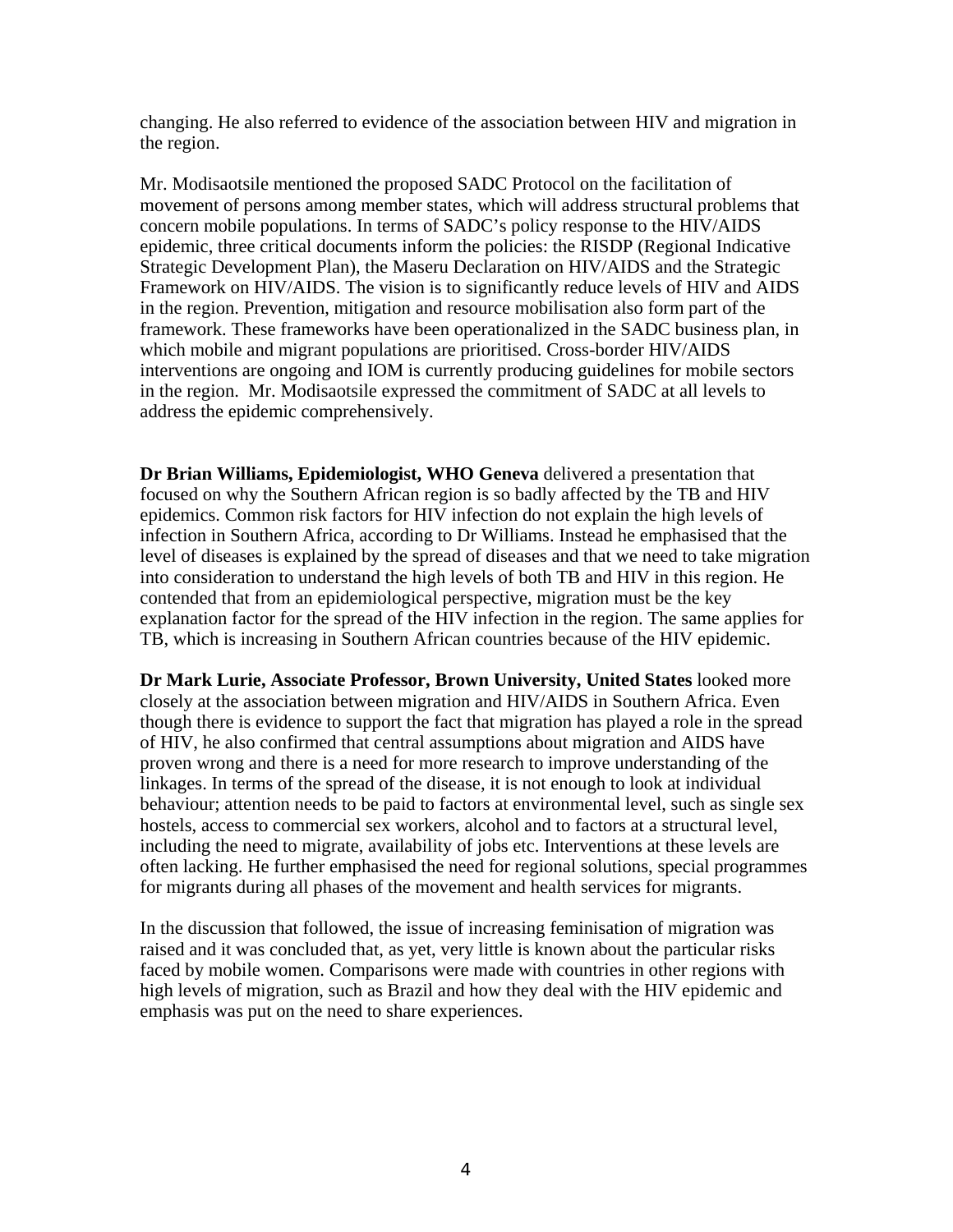#### **Wednesday Afternoon**

## **Presentation of main findings of the SAMP and IOM background paper on research on migration and HIV/AIDS**

**Prof. Jonathan Crush, Director of SAMP**, explained the aims of the research: to assess the role of mobility in the HIV epidemic, to examine major changes in mobility, to review the state of knowledge of relationship mobility and HIV spreading, and to examine how research has been incorporated in policymaking. The findings confirmed general shifts in migration patterns that have influenced the spread of HIV, including rapid urbanisation, major shifts in contract labour systems, the feminisation of migration, and the brain drain from and within Africa. Awareness of migration mobility as a key issue is very uneven: policies and interventions are only well articulated in some countries in the region. A closer look at the relationship between research and policy indicates that research has not been adequately linked to polices and strategies. In concluding, Prof. Crush underlined that the impact of migration on the spread of HIV and the impact of HIV/AIDS on migration are not well understood and reciprocal relations between HIV/AIDS and mobility need more research. He also confirmed that individual migrants and stretched household are at high risk and interventions targeted at the mobile populations are essential.

**Barbara Rijks, HIV/AIDS Regional Programme Officer, IOM Pretoria**, gave a brief summary of the research workshop on *Priority Setting on HIV/AIDS, Population Mobility and Migration*, which took place on 22-23 November in Cape Town and was arranged by IOM and SAMP. It was explained that the overall objective of the workshop was to recommend a research agenda for next five years to learn more about HIV/AIDS and population Mobility in the region. She underlined the gaps in current research that deserve priority, including the need to study the role of culture in the context of HIV/migration, understanding sexual networking in context of HIV/migration and the need to research HIV interventions in the context of migration. She also highlighted the need to for an interdisciplinary approach (bio-medical research with social sciences) and a critical challenge will also be to communicate research findings to policy makers. Researchers should engage with policy makers from the start to the finish and fit the research within existing policies.

**Prof. Crush and Ms. Rijks,** suggested that in terms of research, the way forward would have to include efforts to link HIV and mobility research to policy plans, creation of a SADC network of researchers and policy makers, the construction of a research plan focused on high priority areas with practical implications, e.g. AIDS induced migration and improved dissemination of research results to policy makers and facilitation of mainstreaming of migration in HIV/AIDS plans. This could possibly be a role for MIDSA.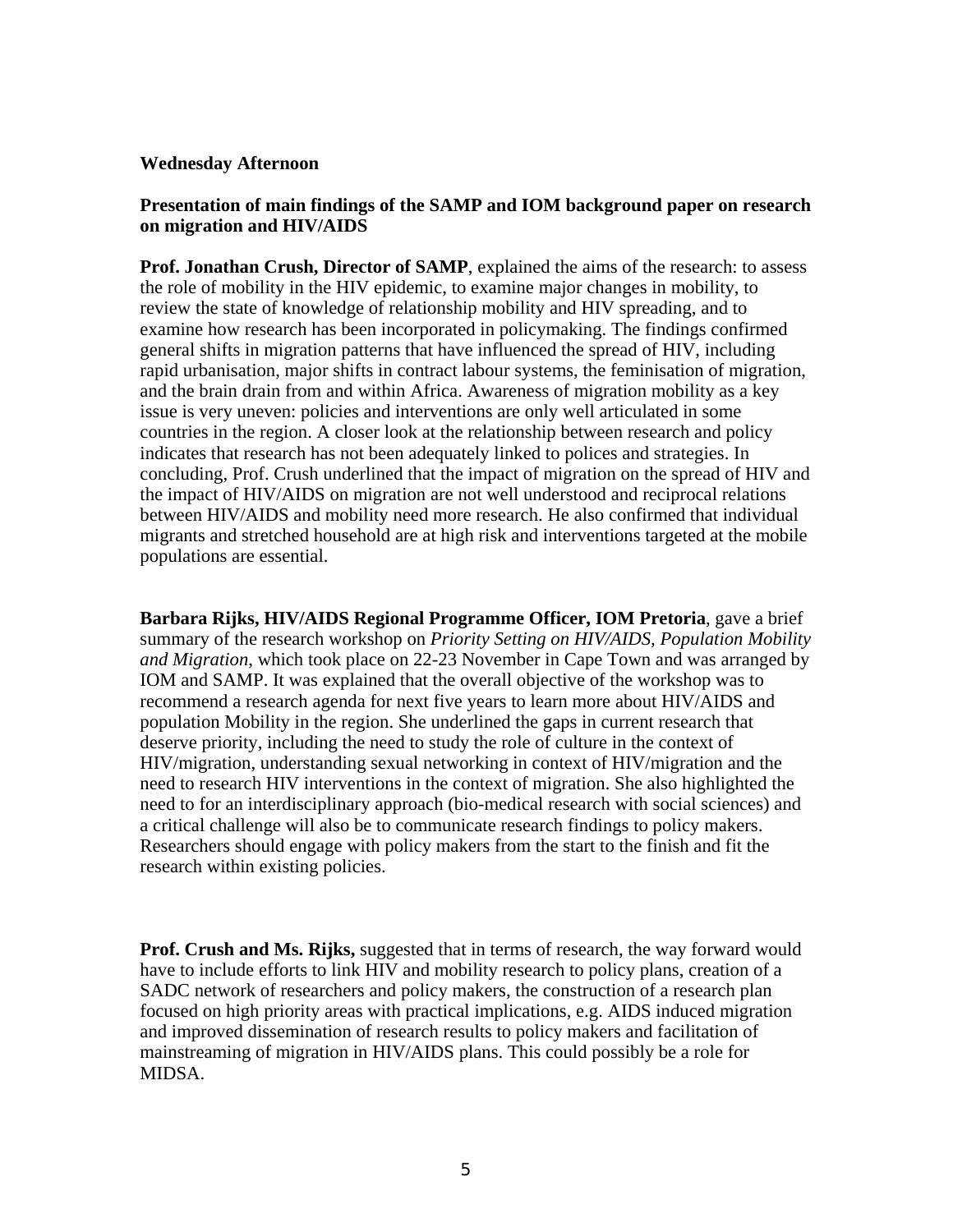In the discussion that followed the presentation, participants expressed a wish to see the role of international organisations, civil society and regional institutions included in the recommendations. Questions were also raised with regard to how monitoring of the development of policies is done in the countries in the region, as governments often don't have the capacity. This could possibly be a task for international organisations. Other comments concerned the financing of the research and the extent to which SADC and/or NEPAD should be involved.

During the breakaway session, participants were asked to discuss the factors that relate to HIV vulnerability, particularly in the construction sector, and what services, policies and programmes could be put in place to reduce HIV vulnerability and to identify potential stakeholders and what role such stakeholders might play.

In summary, participants spoke of poverty, cultural factors, poor or no access to treatment and services as factors that contribute to vulnerability. Participants noted the need for ongoing education, training and services to be provided in collaboration by governments, the private sector and civil society organisations to reduce HIV vulnerability.

## **Thursday 25 November**

**Ms. Magda Awases**, **WHO Regional Advisor, Human Resources Development**, **Regional Office for Africa in Brazzaville**, presented the results of a study undertaken in six countries, which looked at the main flows and trends relating to the migration of health workers. Ms. Awases noted that there was an increase in the migration of skilled and experienced health workers from African countries to primarily the UK, USA, Canada, France and Australia. She also mentioned that some African countries, notably South Africa and Botswana are recipient countries and that health workers from elsewhere in Africa also migrate there.

She emphasised that the primary factors leading to migration are related to poor levels of remuneration, unsatisfactory working conditions and the lack of training and limited opportunities of advancement.

Ms. Awases concluded her presentation by listing various initiatives in place to reduce or manage the problem of the outflow of skilled health professionals. These initiatives are primarily aimed at addressing the factors that lead to out-migration.

**Ms. Liselott Jönsson**, **Regional Program Officer, IOM Pretoria**, provided a review of existing data and literature pertaining to the push and pull factors that cause migration. She noted four push factors in particular: poor living conditions, poor working conditions, concern about crime and safety, and high levels of unemployment. Ms. Jönsson noted that the pull factors are often the direct opposite of the push factors.

In the two country presentations, participants from Madagascar and Zambia described the situation pertaining to the migration of health workers in their own countries. In both situations, many of the pull and push factors corresponded to those enumerated by Ms. Awases and Ms. Jönsson. In the presentation by Madagascar, it was noted that in addition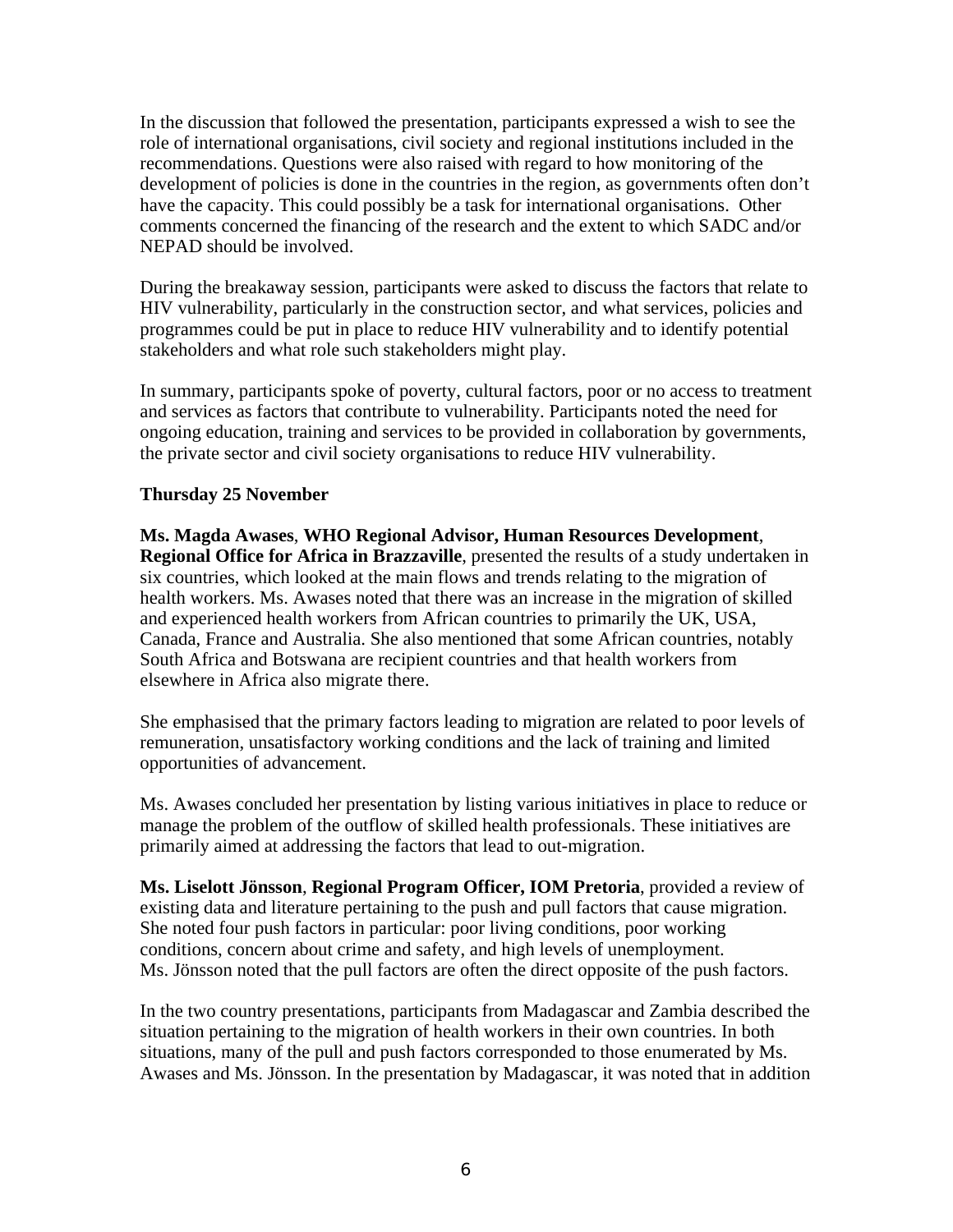to pursuing strategies to promote retention and return, legislative mechanisms have also been put in place in an attempt to address the problem.

The participant from Zambia noted that while there are advantages to the migration of health professionals, these are outweighed by the disadvantages. She described the plans put in place by the Zambian government to address the problems they are experiencing and emphasised the need for better cooperation between governments.

## **Professor David Sanders of the School of Public Health, University of the Western**

**Cape**, provided information on research conducted relating to the working conditions and emigration of nurses in the Western Cape, as well as the impact of HIV/AIDS on the nursing profession.

Prof. Sanders noted that there are high levels of demoralisation amongst nurses and that, due to poor working conditions and a lack of support and training, many nurses are emigrating. Prof. Sanders also described what he termed the 'development paradox'; namely, that the loss of professionals to developed countries cost the same amount as foreign aid received and that, therefore, this represented a reversal of development aid.

During the subsequent discussion, participants noted the need for further research into the causes of and potential solutions to the push and pull factors as a means to address the loss of health professionals. Participants also suggested that investments specifically in rural development might serve as an incentive to reduce migration.

**Dr. Barbara Stilwell, Migration/Health Focal Point WHO Geneva**, described the global context within which the migration of health professionals needs to be understood, but also noted the difficulty of obtaining sufficiently reliable data to track the extent of migration.

Dr. Stillwell confirmed that in most parts of the world the push and pull factors are very similar, but drew attention to the special circumstances related to the nursing profession. Dr. Stilwell described the various Codes of Practice pertaining to the recruitment of skilled health professionals that have been adopted, but emphasised that while these codes of conduct were well-intentioned, they were not legally binding, especially for the private sector, and called for the need to monitor the implementation of such agreements.

**Dr. Meera Sethi, Regional Advisor for Sub-Saharan Africa, IOM Geneva** spoke of the importance of not only focusing on international migration, but also taking internal migration into account. She noted that key issues in addressing the problem were the disparities between countries, transit and irregular migration, the feminisation of migration and the international mobility of workers generally.

Dr. Sethi stressed the need for a comprehensive approach to Human Resources Development and suggested that responses adopted by sending countries would be different to those adopted by receiving countries.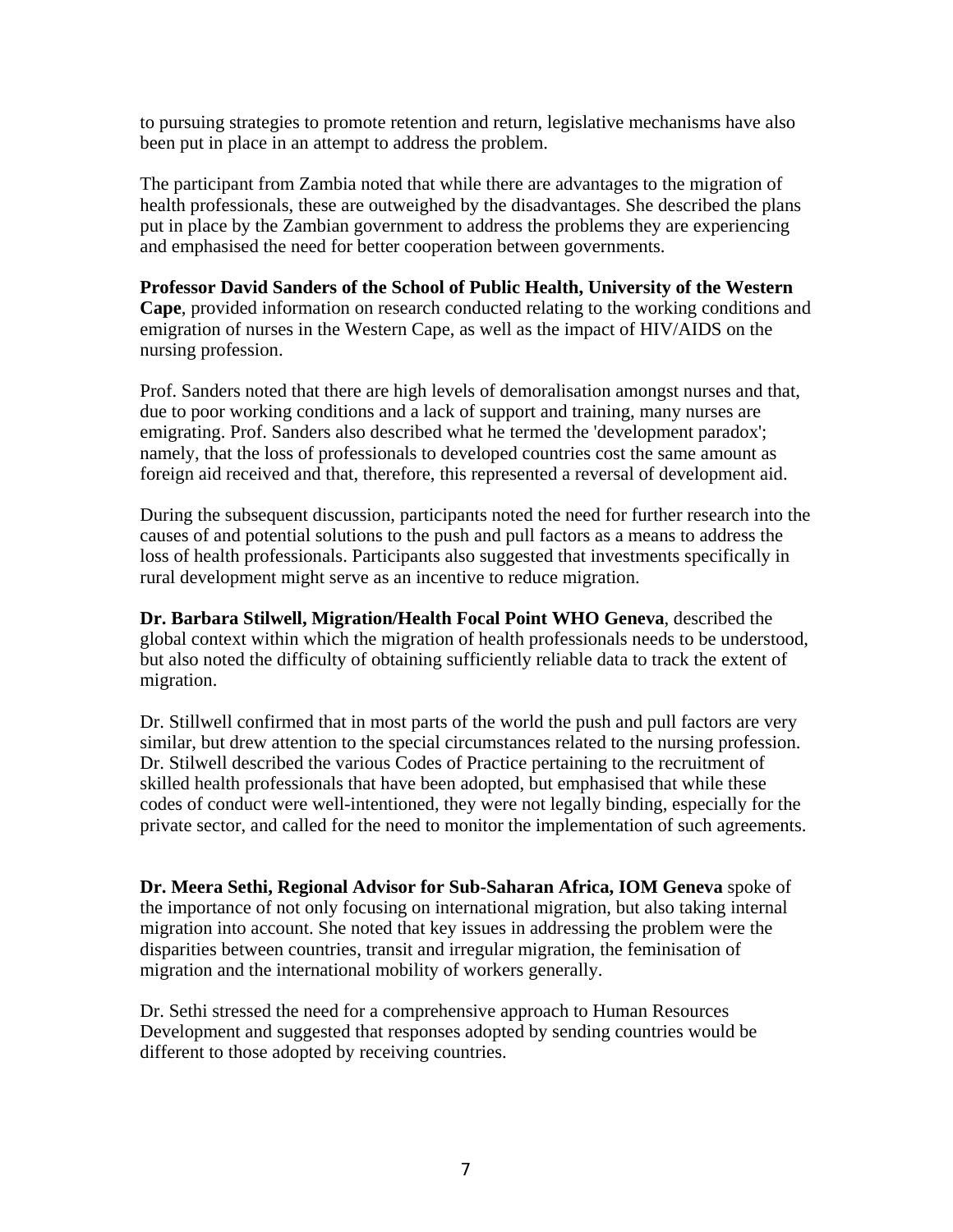Dr. Sethi then described the IOM MIDA Programme and various other national and regional initiatives aimed at reversing the 'brain-drain'.

In her presentation, **Ms. Thembisile Rose Mdlalose**, **Director, Human Resources Development in the Department of Health, South Africa**, referred to a "crisis" in the migration of health workers: internationally, from the public to the private sector, from rural to urban areas, and out of the health sector altogether. Government response to this migration has been based primarily on research exploring "push" and "pull" factors, which fall into four main categories: economic, political, job-related and social. Push factors influencing health professionals include the perceptions of higher salaries, crime and political insecurity, and perhaps most critically, working conditions, understaffing and a lack of opportunities for professional growth. Pull factors identified include desire to improve financial status, opportunities for career development, personal security and stability, and improved working conditions.

She noted that the South African Department of Health has developed a number of practical retention strategies for reducing migration amongst health workers. First, the Department has investigated incentives for rural health workers, improved salaries and conditions of service; overseas training opportunities coupled with contractual bonding, an improved Communication Strategy, and a study of occupational risk. The Department is also exploring the training of mid-level and community health workers, work exchange programmes and strategies to attract returning migrants. Health professionals working in South Africa are also required to participate in the Community Service Programme, and the Department is developing support structures for community service professionals, as well as committing to ongoing research and impact evaluation of the Programme. South Africa is also a signatory to the Commonwealth Code for Ethical Recruitment, and does not recruit health professionals from either SADC, or from other developing countries.

## **Closing Session**

Prof. Jonathan Crush, speaking on behalf of SAMP expressed his appreciation to the participants for their efforts and contributions to making the workshop a success. He noted the value of initiatives such as MIDSA in promoting dialogue and regional cooperation. He emphasised that there was a need to mainstream migration at national and regional levels and to ensure that migration is factored into national and regional development plans and initiatives.

Mr. HP Boe noted the ongoing importance of MIDSA and appealed to government participants to endeavour to increase ongoing support for the MIDSA process. He also expressed his thanks to all participating governments and in particular the South African government for hosting the workshop. He also thanked those involved in the logistical organisation and administration and formally declared the workshop closed.

# **Conclusions and Recommendations**

During the workshop, the following recommendations were put forward for consideration by governments, international agencies and civil society organisations: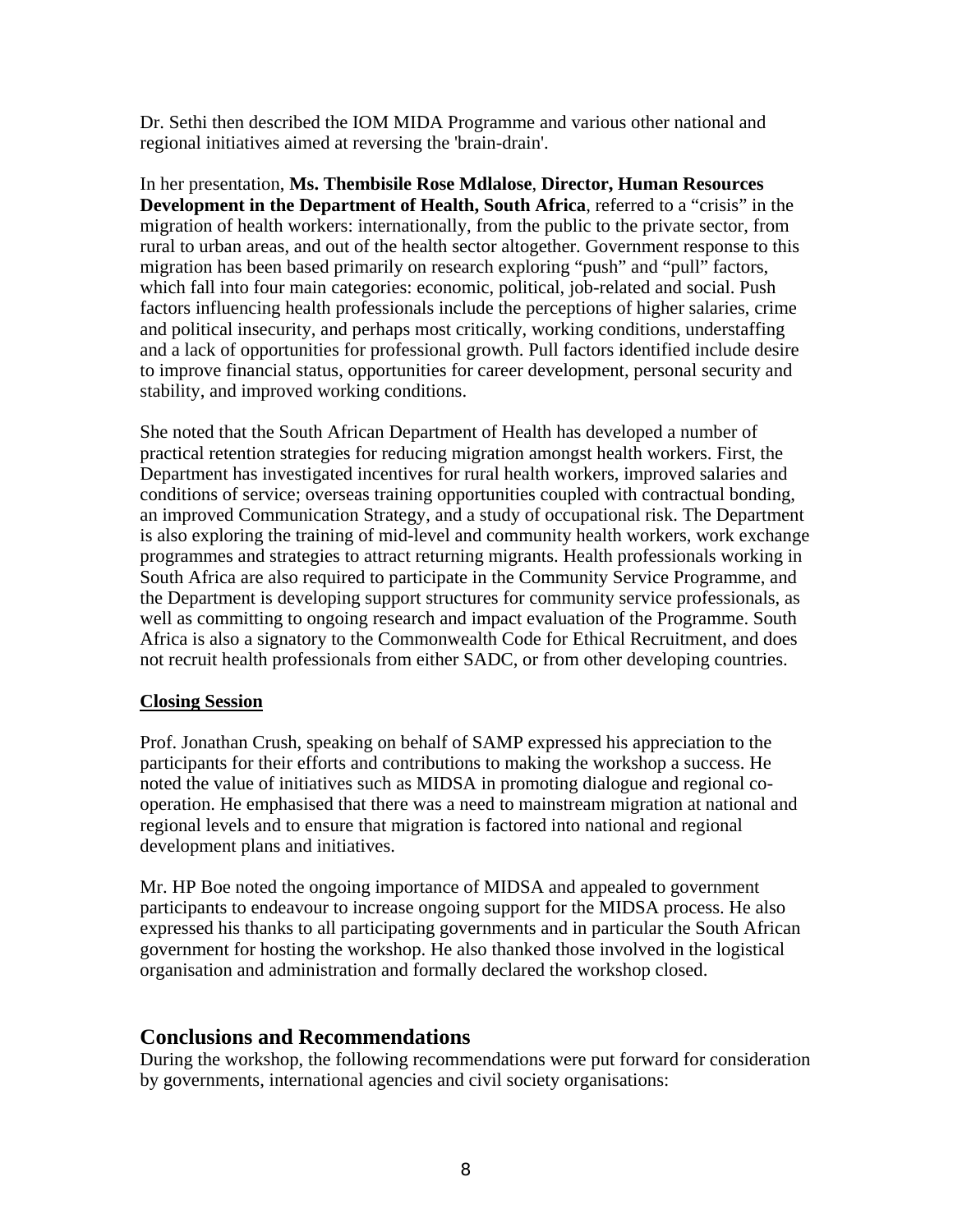- 1. Efforts should be made to develop and implement ongoing public awareness, education and training programmes aimed at HIV/AIDS prevention, mitigation and support, and to deliver and to ensure that migrants have access to health and other services in locations where they are most vulnerable.
- 2. In addition to addressing the immediate causes and consequences of vulnerability to HIV and AIDS, programmes and policies also need to be put in place to address environmental and socio-economic factors such as housing, access to commercial sex workers and alcohol abuse.
- 3. Needs assessments into capacities at national and regional levels need to be conducted and the results thereof must be used as a basis for designing and implementing a human resources development plan that incorporates training, recruitment, career pathing, infrastructure and equipment and the allocation of resources. Such a plan must be based on national needs and desired outcomes, but must be developed in a regional context.
- 4. Strategies must be developed, specifically in rural areas but more generally as well, to ensure the retention of skilled health professionals. Such strategies should include the restructuring of remuneration and benefits packages, the development of infrastructure and the improvement of social and economic conditions.
- 5. Partnerships between governments, regional and international agencies, the private sector, civil society organisations and specifically academic, training and educational institutions must be developed to enhance and promote ongoing training of health workers in and between member states.
- 6. Consideration should be given to the harmonisation of training programmes and training curricula across the region.
- 7. Community health workers, particularly in rural areas, should be more directly and formally involved in the provision of health services to reduce the workload on a small number of health professionals
- 8. In terms of recruitment and retention strategies, bilateral and multilateral agreements should be engaged in between governments. Such agreements should have stipulations regarding working conditions, compensation, bonding and recruitment practices.
- 9. Mechanisms to monitor and evaluate the efficacy of responses to health worker migration (retention strategies, career pathing, working conditions and so on) should be put in place.
- 10. Further research into the migration push and pull factors, the extent and impact of this migration as well as cost-benefit analyses should be conducted and used as a basis for developing programmes and policies that reduce the extent and impact of the migration of health professionals and enhance retention.
- 11. Further research on the linkages between HIV/Aids and mobility should be conducted to inform and enhance the responses of governments, the private sectors and civil society organisations. There is also a need for more general research, data collection and information sharing on migration and health.
- 12. Governments, with the assistance of other stakeholders in the private sector, international agencies, the donor community and civil society, should undertake a